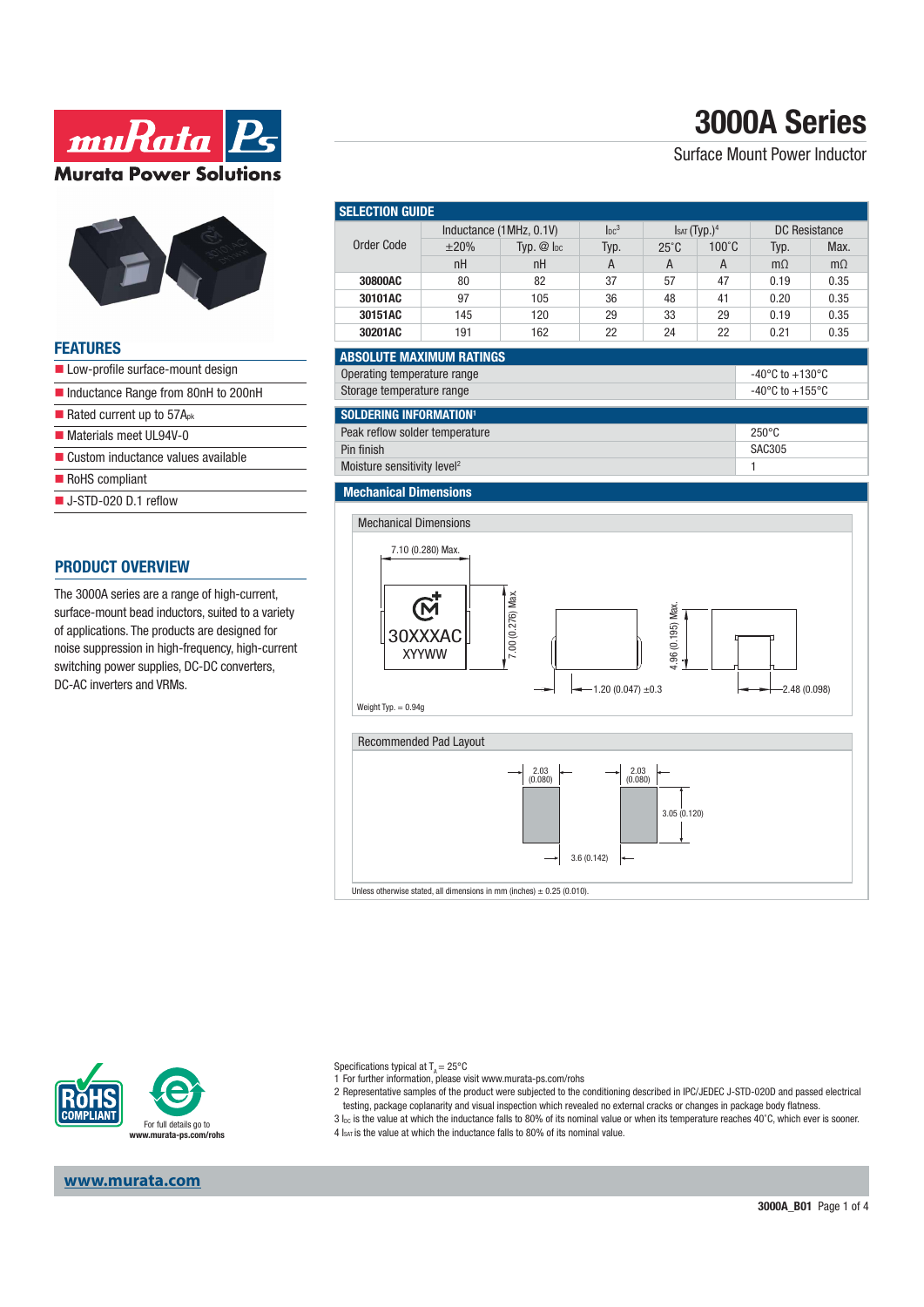### **muRata B** Murata Power Solutions

## **3000A Series**

Surface Mount Power Inductor



#### **TEMPERATURE Vs CURRENT**



#### **INDUCTANCE Vs FREQUENCY**



### **www.murata.com**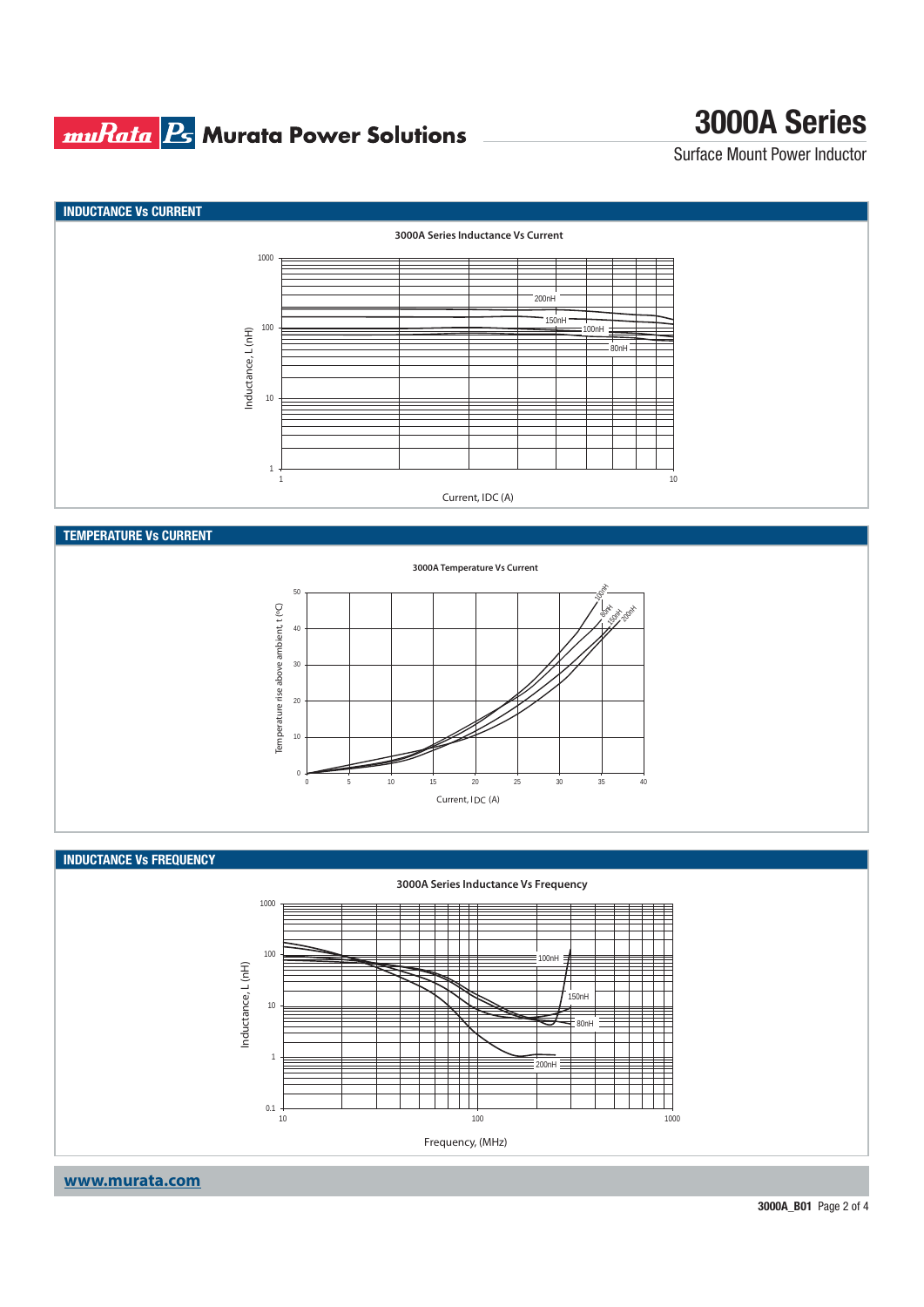### **muRata Ps** Murata Power Solutions

## **3000A Series**

Surface Mount Power Inductor